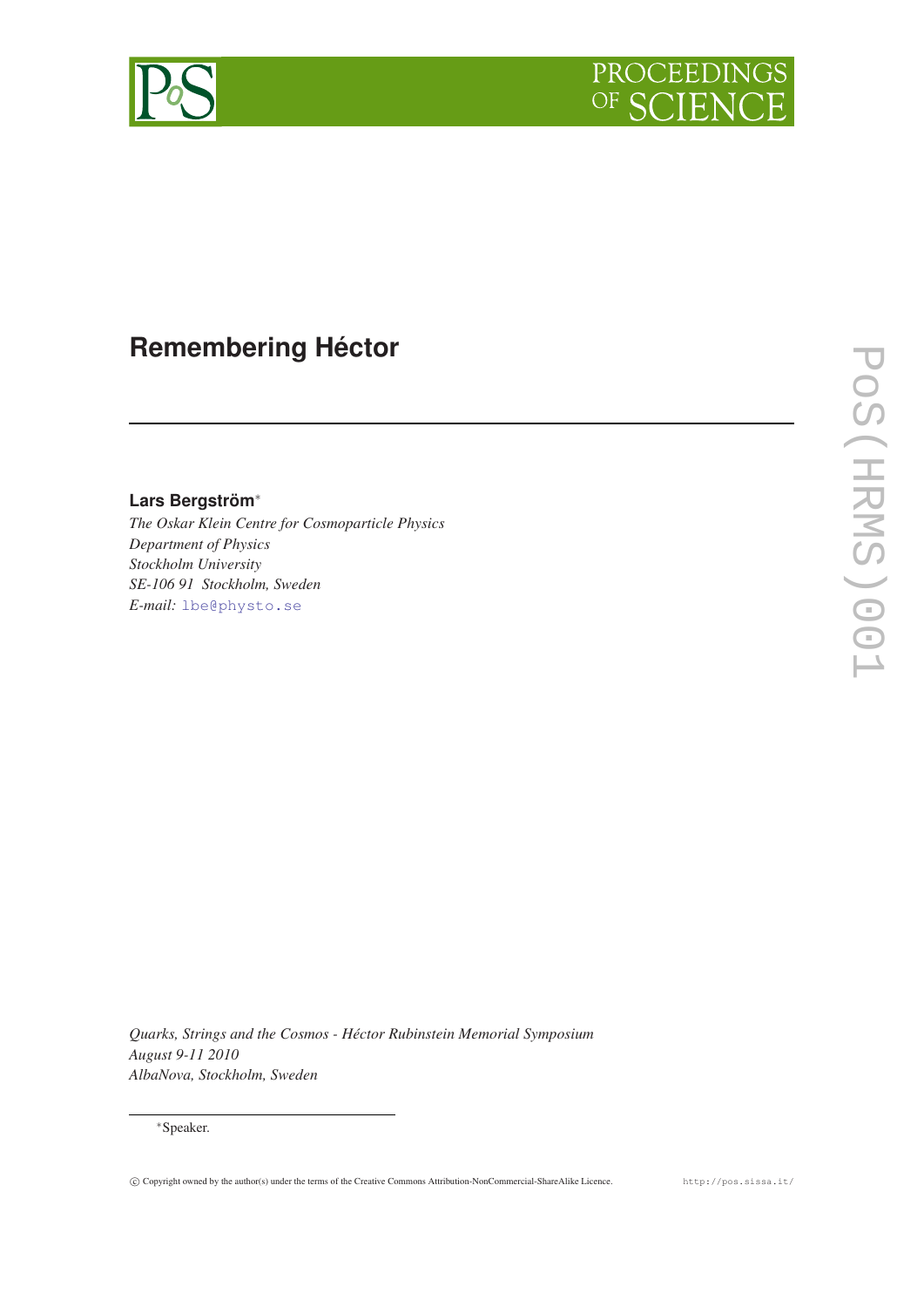Héctor Rubinstein arrived like a snow-squall one April evening to Stockholm, with his head boiling with new physics ideas and questions of how to start life as a Swedish physicist. This must have been around 1984, and his previous contacts with Sweden are well summarized by Lars Brink [[1](#page-2-0)]. In Stockholm, he rapidly established contacts with Stockholm University and the Royal Institute of Technology (KTH), and he was a frequent guest spending many hours over coffee with us, giving his views about the world and in particular the world of physics. This was before the time of the internet explosion, and we were of course rightfully impressed with all the knowledge (and gossip) from around the world he provided us with. Rapidly, we of course also discovered Hector's strong views about virtually everything – he was very specific about what things he liked and what he didn't. This polarized world-view was not something we were used to in Sweden, and it rather quickly got him into conflict with many physicists in the Swedish academic structures – something that culminated in his famous article in the Swedish daily newspaper Dagens Nyheter, several years later.

As Brink explains, there were enough people in Sweden that would discover Hector's brilliance even in the midst of controversies. Besides Brink himself and Sven Kullander in Uppsala, who finally managed to make a chair materialize at Uppsala University, my recollection is that also Håkan Snellman at KTH, who among other things played a role in the Research Council in Sweden, was important in finding constructive solutions. The chair in Uppsala came as a relief for Héctor, but of course Uppsala University at that time had a structure that fitted him extremely badly. Not very long after being installed there, he came back to us at Stockholm University asking us for "asylum away from Uppsala", as he phrased it. I had already started to collaborate with him on some projects, and he was always a much welcome visitor in the theory group. With the help of Hans Hansson, we managed to get an office for him – something he was extremely grateful for. Of course he still went to Uppsala several days per week, teaching and taking care of graduate students there, one of which was Joakim Edsjö who you all have met at this Symposium. However, his fights with the faculty in Uppsala were always intense (there were always "scandals" and "disasters" he liked to report and discuss with us about), but in Stockholm he could rather concentrate on what he after all liked the most – research. The day after he formally retired, he appeared as usual at our Department, earliest among all researchers. Relived from all the ordeal he experienced with being an Uppsala professor, he gradually transformed into more of a mentor personality, always taking the time to discuss physics, and career choices, of or graduate students and postdocs.

The feature of Héctor's intellect I found most astonishing was in fact his almost perfect intuition. Of course his self-amplification of positive of negative mood sometimes made his views exaggerated, but the was always an element of, a sometimes inconvenient, truth in what he said. In particular, his completely frank opinion on people and on strategic issues in university life in Sweden was a very useful input for many people in his proximity, and he probably had a lot of power in more secluded ways than in formal decisive bodies.

I can remember one particular moment when his informal input was really influential. We had tried, together with colleagues in Stockholm, Uppsala and Luleå, to form a consortium (the PAN project - Particle Astrophysics in the North) with the aim of building a neutrino telescope in one of the clear lakes in Northern Sweden. There were many "scandals" and "disasters" along the way, and eventually it was found by Per Olof Hulth [\[2\]](#page-2-0) and his colleagues that water quality was not good enough over a full year. Thus, the idea was dropped and the question surfaced of what to do then.